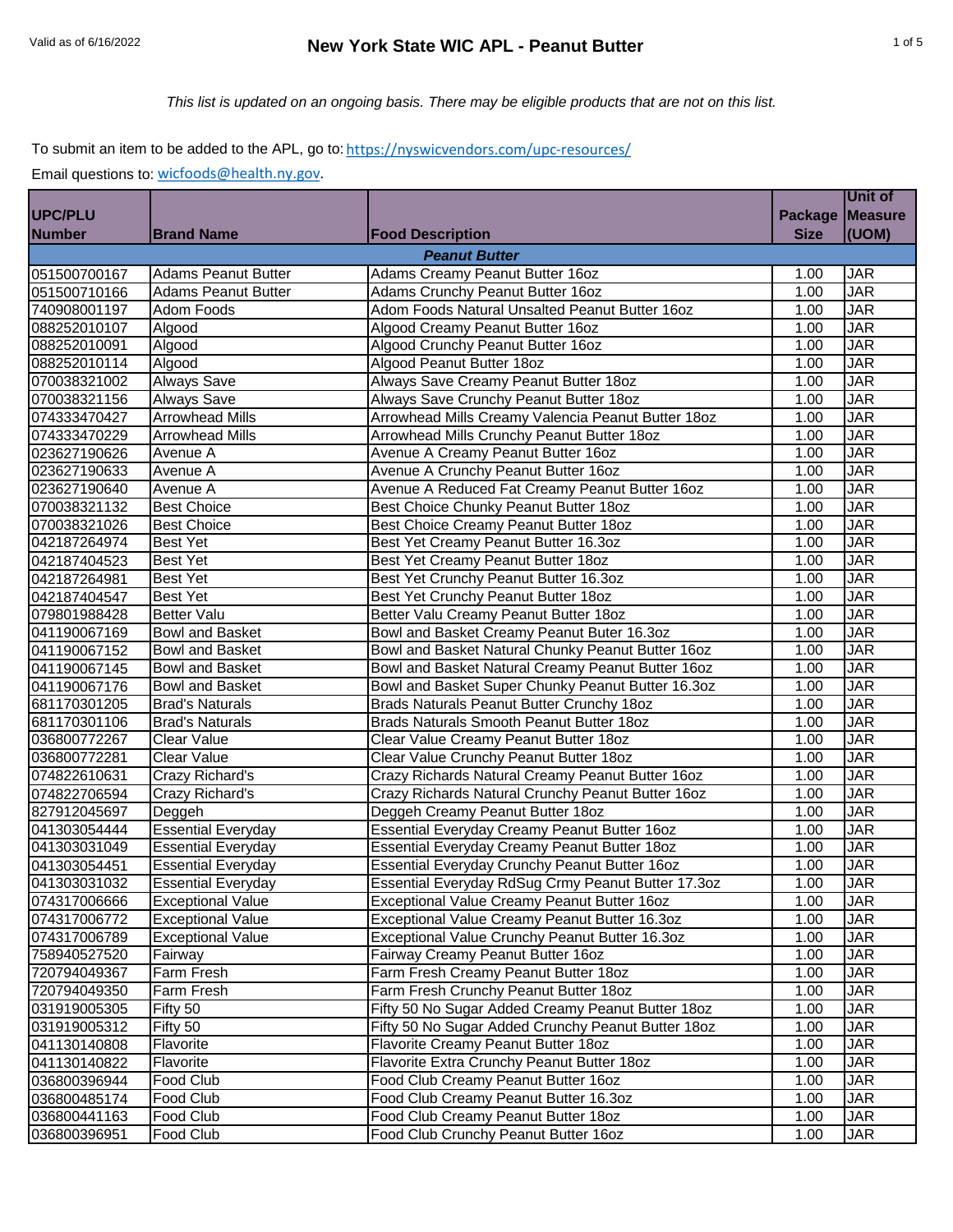|                |                        |                                                    |                | Unit of        |
|----------------|------------------------|----------------------------------------------------|----------------|----------------|
| <b>UPC/PLU</b> |                        |                                                    | <b>Package</b> | <b>Measure</b> |
| <b>Number</b>  | <b>Brand Name</b>      | <b>Food Description</b>                            | <b>Size</b>    | (UOM)          |
| 036800485228   | Food Club              | Food Club Crunchy Peanut Butter 16.3oz             | 1.00           | <b>JAR</b>     |
| 036800442115   | Food Club              | Food Club Crunchy Peanut Butter 18oz               | 1.00           | <b>JAR</b>     |
| 036800293502   | Food Club              | Food Club Natural NoSalt Creamy Peanut Butter 16oz | 1.00           | <b>JAR</b>     |
| 036800293519   | Food Club              | Food Club Ntrl No Salt Crunchy Peanut Butter 16oz  | 1.00           | <b>JAR</b>     |
| 035826091246   | Food Lion              | Food Lion Creamy Peanut Butter 16.3oz              | 1.00           | <b>JAR</b>     |
| 035826091253   | Food Lion              | Food Lion Crunchy Peanut Butter 16.3oz             | 1.00           | <b>JAR</b>     |
| 011153148501   | Foodtown               | Foodtown Chunky Peanut Butter 18oz                 | 1.00           | <b>JAR</b>     |
| 011153148204   | Foodtown               | Foodtown Creamy Peanut Butter 18oz                 | 1.00           | <b>JAR</b>     |
| 842798102746   | <b>Freedoms Choice</b> | Freedoms Choice Creamy Peanut Butter 16oz          | 1.00           | <b>JAR</b>     |
| 842798102753   | <b>Freedoms Choice</b> | Freedoms Choice Crunchy Peanut Butter 16oz         | 1.00           | <b>JAR</b>     |
| 710069016200   | Gefen                  | Gefen Chunky Peanut Butter 18oz                    | 1.00           | <b>JAR</b>     |
| 710069016101   | Gefen                  | Gefen Creamy Peanut Butter 18oz                    | 1.00           | <b>JAR</b>     |
| 030034091996   | <b>Giant Eagle</b>     | Giant Eagle Creamy Peanut Butter 16oz              | 1.00           | <b>JAR</b>     |
| 030034092009   | Giant Eagle            | Giant Eagle Crunchy Peanut Butter 16oz             | 1.00           | <b>JAR</b>     |
| 840762011018   | Glick's                | Glicks Chunky Peanut Butter 18oz                   | 1.00           | <b>JAR</b>     |
| 840762011001   | Glick's                | Glicks Creamy Peanut Butter 18oz                   | 1.00           | <b>JAR</b>     |
| 085239044919   | <b>Good and Gather</b> | Good and Gather Creamy Peanut Butter 16oz          | 1.00           | <b>JAR</b>     |
| 085239276495   | Good and Gather        | Good and Gather Creamy Peanut Butter 16oz          | 1.00           | <b>JAR</b>     |
| 085239119655   | Good and Gather        | Good and Gather Creamy Peanut Butter 160z          | 1.00           | <b>JAR</b>     |
| 085239044940   | Good and Gather        | Good and Gather Extra Crunchy Peanut Butter 16oz   | 1.00           | <b>JAR</b>     |
| 078742369990   | <b>Great Value</b>     | Great Value Creamy Peanut Butter 18oz              | 1.00           | <b>JAR</b>     |
| 078742369983   | <b>Great Value</b>     | Great Value Crunchy Peanut Butter 18oz             | 1.00           | <b>JAR</b>     |
| 070625450009   | Green Way              | Green Way Natural Creamy Peanut Butter 16oz        | 1.00           | <b>JAR</b>     |
| 070625450016   | Green Way              | Green Way Natural Crunchy Peanut Butter 16oz       | 1.00           | <b>JAR</b>     |
| 077028200002   | Haddar                 | Haddar Creamy Peanut Butter 18oz                   | 1.00           | <b>JAR</b>     |
| 077028200088   | Haddar                 | Haddar Crunchy Peanut Butter 18oz                  | 1.00           | <b>JAR</b>     |
| 077028200101   | Haddar                 | Haddar Natural Creamy Peanut Butter 18oz           | 1.00           | <b>JAR</b>     |
| 077028200125   | Haddar                 | Haddar Natural Crunchy Peanut Butter 18oz          | 1.00           | <b>JAR</b>     |
| 081864000429   | <b>Hampton Farms</b>   | Hampton Farms Creamy Peanut Butter 18oz            | 1.00           | <b>JAR</b>     |
| 041268196128   | Hannaford              | Hannaford Creamy Peanut Butter 16.3oz              | 1.00           | <b>JAR</b>     |
| 041268212293   | Hannaford              | Hannaford Creamy Peanut Butter No Salt Add 16.3oz  | 1.00           | <b>JAR</b>     |
| 041268196135   | Hannaford              | Hannaford Crunchy Peanut Butter 16.3oz             | 1.00           | <b>JAR</b>     |
| 041268113033   | Hannaford              | Hannaford No Salt Added Creamy Peanut Butter 18oz  | 1.00           | <b>JAR</b>     |
| 050700004136   | Hy Top                 | Hy Top Creamy Peanut Butter 16.3oz                 | 1.00           | <b>JAR</b>     |
| 050700263717   | <b>Hy Top</b>          | Hy Top Creamy Peanut Butter 18oz                   | 1.00           | <b>JAR</b>     |
| 050700004143   | Hy Top                 | Hy Top Crunchy Peanut Butter 16.3                  | 1.00           | <b>JAR</b>     |
| 050700263823   | Hy Top                 | Hy Top Crunchy Peanut Butter 18oz                  | 1.00           | <b>JAR</b>     |
| 041270935265   | <b>IGA</b>             | IGA Chunky Peanut Butter 18oz                      | 1.00           | <b>JAR</b>     |
| 041270934404   | <b>IGA</b>             | IGA Creamy Peanut Butter 16.3oz                    | 1.00           | <b>JAR</b>     |
| 041270934428   | IGA                    | IGA Crunchy Peanut Butter 16.3oz                   | 1.00           | <b>JAR</b>     |
| 051500255162   | Jif                    | Jif Creamy Peanut Butter 16oz                      | 1.00           | JAR            |
| 051500241288   | Jif                    | Jif Creamy Peanut Butter 180z                      | 1.00           | JAR            |
| 051500255377   | <b>Jif</b>             | Jif Crunchy Peanut Butter 16oz                     | 1.00           | JAR            |
| 051500241356   | Jif                    | Jif Crunchy Peanut Butter 180z                     | 1.00           | JAR            |
| 051500720004   | Jif                    | Jif Simply Creamy Peanut Butter 17.3oz             | 1.00           | JAR            |
| 021859045806   | Kemach                 | Kemach Creamy Peanut Butter 18oz                   | 1.00           | JAR            |
| 021859045813   | Kemach                 | Kemach Crunchy Peanut Butter 18oz                  | 1.00           | <b>JAR</b>     |
| 073296015867   | <b>Key Foods</b>       | Key Foods Creamy Peanut Butter 16.3oz              | 1.00           | JAR            |
| 073296015874   | <b>Key Foods</b>       | Key Foods Crunchy Peanut Butter 16.3oz             | 1.00           | JAR            |
| 073296166491   | <b>Key Foods</b>       | Key Foods Natural Creamy Peanut Butter 16oz        | 1.00           | <b>JAR</b>     |
| 071157306451   | Koeze                  | Koeze Cream Nut Crunchy Ntrl Peanut Butter 16.5oz  | 1.00           | <b>JAR</b>     |
| 071157303412   | Koeze                  | Koeze Cream Nut Smooth Ntrl Peanut Butter 17oz     | 1.00           | JAR            |
| 075130242262   | Krasdale               | Krasdale Chunky Peanut Butter 18oz                 | 1.00           | JAR            |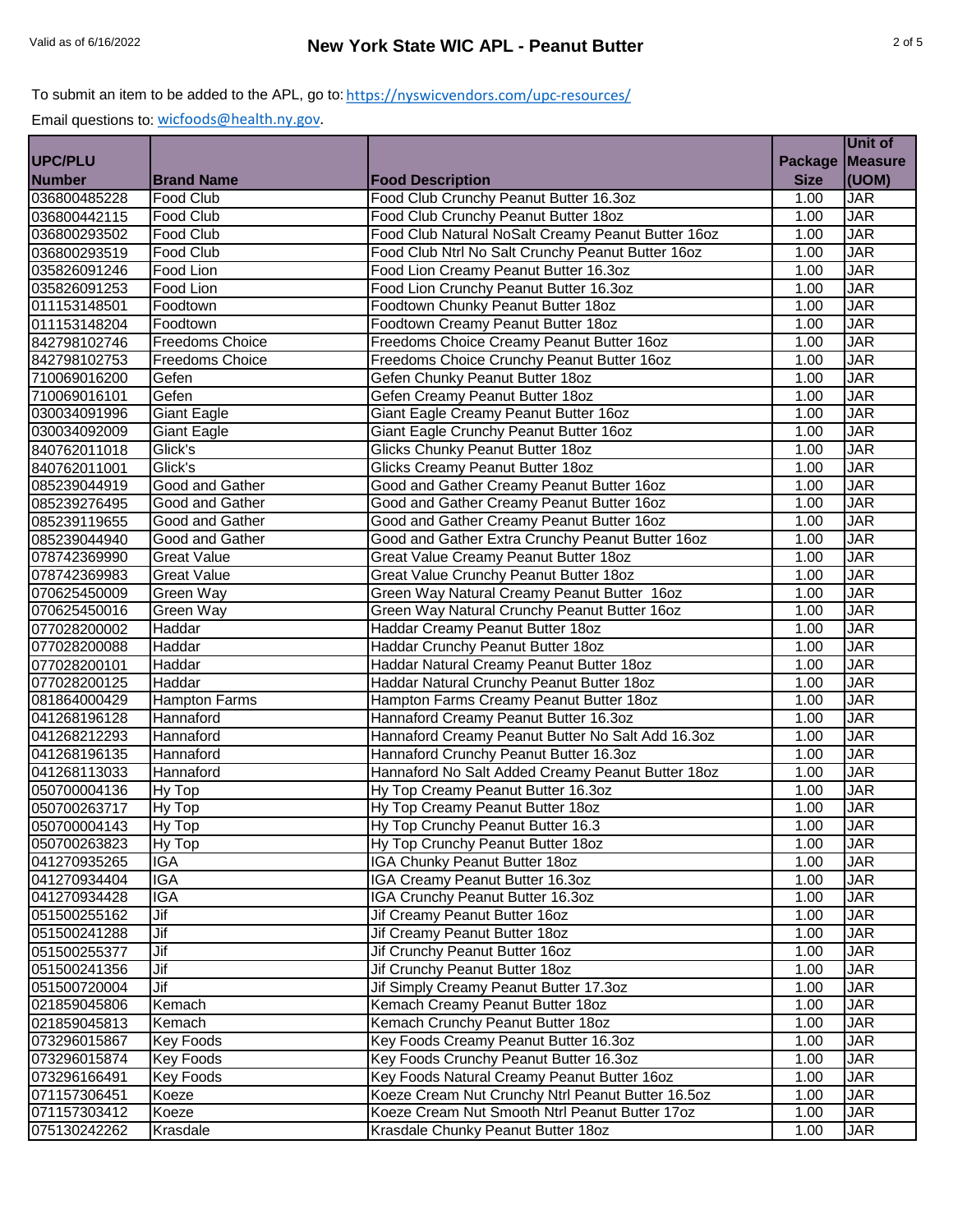|                |                        |                                                    |                | Unit of        |
|----------------|------------------------|----------------------------------------------------|----------------|----------------|
| <b>UPC/PLU</b> |                        |                                                    | <b>Package</b> | <b>Measure</b> |
| <b>Number</b>  | <b>Brand Name</b>      | <b>Food Description</b>                            | <b>Size</b>    | (UOM)          |
| 075130242279   | Krasdale               | Krasdale Creamy Peanut Butter 18oz                 | 1.00           | <b>JAR</b>     |
| 075130242743   | Krasdale               | Krasdale Natural Chunky Peanut Butter 16oz         | 1.00           | <b>JAR</b>     |
| 075130242729   | Krasdale               | Krasdale Natural Creamy Peanut Butter 16oz         | 1.00           | <b>JAR</b>     |
| 079311000047   | Krema                  | Krema Natural Crunchy Peanut Butter 16oz           | 1.00           | <b>JAR</b>     |
| 079311000030   | Krema                  | Krema Natural Smooth and Creamy Peanut Butter 16oz | 1.00           | <b>JAR</b>     |
| 047658001010   | Landis                 | Landis All Natural Peanut Butter 16oz              | 1.00           | <b>JAR</b>     |
| 051500050613   | Laura Scudder's        | Laura Scudders Old Fashnd Nutty Peanut Butter 16oz | 1.00           | <b>JAR</b>     |
| 051500050293   | Laura Scudder's        | Laura Scudders Old Fashnd Smth Peanut Butter 16oz  | 1.00           | <b>JAR</b>     |
| 043427011518   | Lieber's               | Liebers Creamy Peanut Butter 18oz                  | 1.00           | <b>JAR</b>     |
| 043427011549   | Lieber's               | Liebers Crunchy Peanut Butter 18oz                 | 1.00           | <b>JAR</b>     |
| 043427011532   | Lieber's               | Liebers Natural Peanut Butter 18oz                 | 1.00           | <b>JAR</b>     |
| 072400001062   | Maple Grove Farms      | Maple Grove Farms NoSalt Creamy Peanut Butter 18oz | 1.00           | <b>JAR</b>     |
| 072400001048   | Maple Grove Farms      | Maple Grove Farms NoSalt Crnchy Peanut Butter 18oz | 1.00           | <b>JAR</b>     |
| 492120204251   | <b>Market Pantry</b>   | Market Pantry Extra Crunchy Peanut Butter 16oz     | 1.00           | <b>JAR</b>     |
| 085239020029   | Market Pantry          | Market Pantry Natural Creamy Peanut Butter 16oz    | 1.00           | <b>JAR</b>     |
| 085239024300   | <b>Market Pantry</b>   | Market Pantry Natural Crunchy Peanut Butter 16oz   | 1.00           | <b>JAR</b>     |
| 075017023137   | Mishpacha              | Mishpacha Creamy Peanut Butter 16oz                | 1.00           | <b>JAR</b>     |
| 725439941952   | Nature's Place         | Natures Place Creamy Peanut Butter 16oz            | 1.00           | <b>JAR</b>     |
| 725439941969   | Nature's Place         | Natures Place Crunchy Peanut Butter 16oz           | 1.00           | <b>JAR</b>     |
| 688267537608   | <b>Natures Promise</b> | Natures Promise Free Creamy Peanut Butter 16oz     | 1.00           | <b>JAR</b>     |
| 688267537646   | <b>Natures Promise</b> | Natures Promise Free Creamy Peanut Butter 16oz     | 1.00           | <b>JAR</b>     |
| 688267537578   | <b>Natures Promise</b> | Natures Promise Free Crunchy Peanut Butter 16oz    | 1.00           | <b>JAR</b>     |
| 745851001959   | Nina International     | Nina International African Crmy Peanut Butter 16oz | 1.00           | <b>JAR</b>     |
| 064684116266   | <b>Nut And Butter</b>  | Nut And Butter Peanut Butter 18oz                  | 1.00           | <b>JAR</b>     |
| 051933357877   | Nut Some               | Nut Some Peanut Butter 16oz                        | 1.00           | <b>JAR</b>     |
| 051933111707   | Nut Some               | Nut Some Creamy Peanut Butter 18oz                 | 1.00           | <b>JAR</b>     |
| 051933357860   | <b>Nut Some</b>        | Nut Some Crunchy Peanut Butter 16oz                | 1.00           | <b>JAR</b>     |
| 051933111806   | <b>Nut Some</b>        | Nut Some Crunchy Peanut Butter 18oz                | 1.00           | <b>JAR</b>     |
| 044082031415   | Once Again             | Once Again Creamy Peanut Butter 16oz               | 1.00           | <b>JAR</b>     |
| 044082031217   | Once Again             | Once Again Crunchy Peanut Butter 16oz              | 1.00           | <b>JAR</b>     |
| 079893112015   | <b>Open Nature</b>     | Open Nature Old Fashnd Creamy Peanut Butter 16oz   | 1.00           | <b>JAR</b>     |
| 079893112022   | <b>Open Nature</b>     | Open Nature Old Fashnd Crunchy Peanut Butter 16oz  | 1.00           | <b>JAR</b>     |
| 070253271434   | <b>Our Family</b>      | Our Family Creamy Peanut Butter 16oz               | 1.00           | <b>JAR</b>     |
| 070253271441   | <b>Our Family</b>      | Our Family Crunchy Peanut Butter 16oz              | 1.00           | <b>JAR</b>     |
| 070253271403   | <b>Our Family</b>      | Our Family Crunchy Peanut Butter 18oz              | 1.00           | <b>JAR</b>     |
| 070253271458   | Our Family             | Our Family LoSugarLoSalt Creamy Peanut Butter 16oz | 1.00           | <b>JAR</b>     |
| 050700004396   | Parade                 | Parade Creamy Peanut Butter 16oz                   | 1.00           | <b>JAR</b>     |
| 050700303710   | Parade                 | Parade Creamy Peanut Butter 18oz                   | 1.00           | <b>JAR</b>     |
| 050700004402   | Parade                 | Parade Crunchy Peanut Butter 16oz                  | 1.00           | <b>JAR</b>     |
| 050700303826   | Parade                 | Parade Crunchy Peanut Butter 18oz                  | 1.00           | <b>JAR</b>     |
| 728028244229   | Peanut Butter Boy      | Peanut Butter Boy Peanut Butter Crunch Power 16oz  | 1.00           | JAR            |
| 728028244212   | Peanut Butter Boy      | Peanut Butter Boy Peanut Butter Super Smooth 16oz  | 1.00           | JAR            |
| 041498143312   | Peanut Delight         | Peanut Delight Creamy Peanut Butter 180z           | 1.00           | JAR            |
| 4099100103021  | Peanut Delight         | Peanut Delight Creamy Peanut Butter 180z           | 1.00           | JAR            |
| 045300005492   | Peter Pan              | Peter Pan Creamy Peanut Butter 16.3oz              | 1.00           | JAR            |
| 045300005409   | Peter Pan              | Peter Pan Crunchy Peanut Butter 16.3oz             | 1.00           | JAR            |
| 045300002408   | Peter Pan              | Peter Pan Natural Creamy Peanut Butter 16oz        | 1.00           | <b>JAR</b>     |
| 045300002415   | Peter Pan              | Peter Pan Natural Crunch Peanut Butter 16oz        | 1.00           | JAR            |
| 041735072702   | <b>PICs</b>            | PICs Creamy Peanut Butter 16.3oz                   | 1.00           | <b>JAR</b>     |
| 041735072719   | <b>PICs</b>            | PICs Crunchy Peanut Butter 16.3oz                  | 1.00           | <b>JAR</b>     |
| 041735031303   | <b>PICs</b>            | PICs Natural Creamy Peanut Butter 16oz             | 1.00           | JAR            |
| 041735088642   | <b>PICs</b>            | PICs Natural Crunchy Peanut Butter 16oz            | 1.00           | <b>JAR</b>     |
| 041735091796   | <b>PICs</b>            | PICs No Salt Added Creamy Peanut Butter 16.3oz     | 1.00           | JAR            |
|                |                        |                                                    |                |                |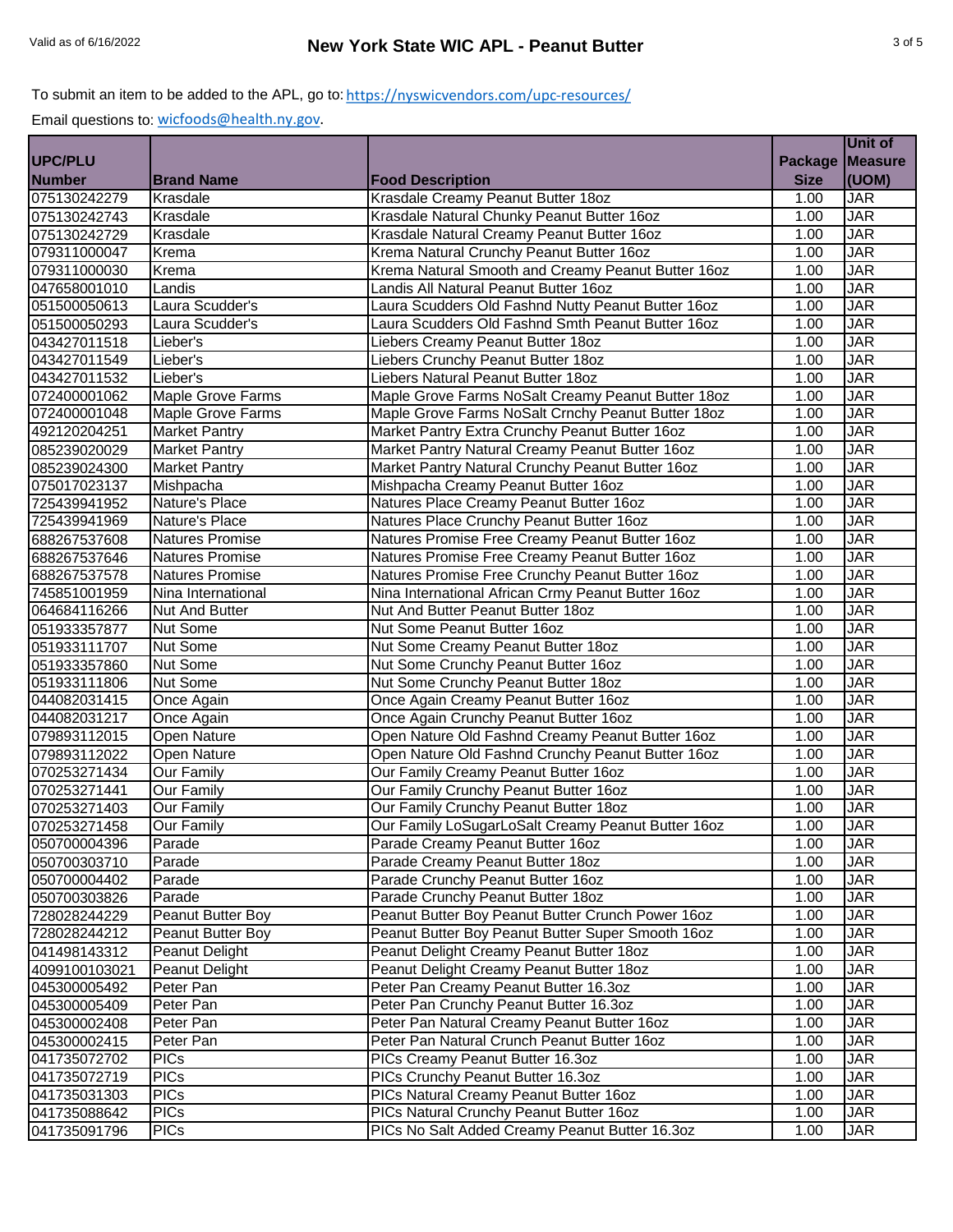|                              |                         |                                                                   |                | Unit of           |
|------------------------------|-------------------------|-------------------------------------------------------------------|----------------|-------------------|
| <b>UPC/PLU</b>               |                         |                                                                   | <b>Package</b> | <b>Measure</b>    |
| <b>Number</b>                | <b>Brand Name</b>       | <b>Food Description</b>                                           | <b>Size</b>    | (UOM)             |
| 041735091819                 | <b>PICs</b>             | PICs Reduced Sugar Creamy Peanut Butter 16.3oz                    | 1.00           | <b>JAR</b>        |
| 029000016545                 | Planters                | Planters Creamy Peanut Butter 16.3oz                              | 1.00           | <b>JAR</b>        |
| 029000016552                 | Planters                | Planters Crunchy Peanut Butter 16.3oz                             | 1.00           | <b>JAR</b>        |
| 6034000115277                | Praise                  | Praise Peanut butter 16oz                                         | 1.00           | <b>JAR</b>        |
| 041735031358                 | Price Chopper           | Price Chopper No Salt Creamy Peanut Butter 18oz                   | 1.00           | <b>JAR</b>        |
| 078742076188                 | <b>Price First</b>      | Price First Creamy Peanut Butter 16oz                             | 1.00           | <b>JAR</b>        |
| 041190751372                 | <b>Price Rite</b>       | Price Rite Chunky Peanut Butter 180z                              | 1.00           | <b>JAR</b>        |
| 041190751365                 | <b>Price Rite</b>       | Price Rite Creamy Peanut Butter 18oz                              | 1.00           | <b>JAR</b>        |
| 041190761906                 | <b>Price Rite</b>       | Price Rite Natural Creamy Peanut Butter 180z                      | 1.00           | <b>JAR</b>        |
| 050700023717                 | Red and White           | Red and White Creamy Peanut Butter 18oz                           | 1.00           | <b>JAR</b>        |
| 050700023823                 | Red and White           | Red and White Crunchy Peanut Butter 18oz                          | 1.00           | <b>JAR</b>        |
| 034000400126                 | Reese's                 | Reeses Creamy Peanut Butter 18oz                                  | 1.00           | <b>JAR</b>        |
| 893252001068                 |                         | Saratoga Peanut Butter Company Saratoga Chunky Peanut Butter 16oz | 1.00           | <b>JAR</b>        |
| 893252001051                 |                         | Saratoga Peanut Butter Company Saratoga Creamy Peanut Butter 160z | 1.00           | <b>JAR</b>        |
| 748935010403                 | Schwartz                | Schwartz Creamy Peanut Butter 18oz                                | 1.00           | <b>JAR</b>        |
| 748935010410                 | Schwartz                | Schwartz Peanut Butter Chunky 18oz                                | 1.00           | <b>JAR</b>        |
| 041130286605                 | Shopper's Value         | Shoppers Value Creamy Peanut Butter 16oz                          | 1.00           | <b>JAR</b>        |
| 041130302091                 | Shopper's Value         | Shoppers Value Creamy Peanut Butter 18oz                          | 1.00           | <b>JAR</b>        |
| 041130286612                 | Shopper's Value         | Shoppers Value Crunchy Peanut Butter 16oz                         | 1.00           | <b>JAR</b>        |
| 041130302107                 | Shopper's Value         | Shoppers Value Crunchy Peanut Butter 18oz                         | 1.00           | <b>JAR</b>        |
| 041190051182                 | ShopRite                | ShopRite Creamy Peanut Butter 16.3oz                              | 1.00           | <b>JAR</b>        |
| 041190017393                 | ShopRite                | ShopRite Natural Creamy Peanut Butter 16oz                        | 1.00           | <b>JAR</b>        |
| 041190019229                 | ShopRite                | ShopRite Natural Super Chunky Peanut Butter 16oz                  | 1.00           | <b>JAR</b>        |
| 041190051199                 | ShopRite                | ShopRite Super Chunky Peanut Butter 16.3oz                        | 1.00           | <b>JAR</b>        |
| 015400454742                 | <b>Shur Savings</b>     | Shur Savings Creamy Peanut Butter 16oz                            | 1.00           | <b>JAR</b>        |
| 015400454773                 | <b>Shur Savings</b>     | Shur Savings Creamy Peanut Butter 180z                            | 1.00           | <b>JAR</b>        |
| 015400454759                 | Shur Savings            | Shur Savings Crunchy Peanut Butter 16oz                           | 1.00           | <b>JAR</b>        |
| 015400454780                 | <b>Shur Savings</b>     | Shur Savings Crunchy Peanut Butter 18oz                           | 1.00           | <b>JAR</b>        |
| 015400873758                 | Shurfine                | Shurfine Chunky Peanut Butter 16oz                                | 1.00           | <b>JAR</b>        |
| 015400840798                 | Shurfine                | Shurfine Chunky Peanut Butter 18oz                                | 1.00           | <b>JAR</b>        |
| 011161032267                 | Shurfine                | Shurfine Creamy Peanut Butter 16oz                                | 1.00           | <b>JAR</b>        |
| 015400873741                 | Shurfine                | Shurfine Creamy Peanut Butter 16oz                                | 1.00           | <b>JAR</b>        |
| 015400840781                 | Shurfine                | Shurfine Creamy Peanut Butter 18oz                                | 1.00           | <b>JAR</b>        |
| 011161032274                 | Shurfine                | Shurfine Crunchy Peanut Butter 16oz                               | 1.00           | <b>JAR</b>        |
| 011161142324                 | Shurfine                | Shurfine Crunchy Peanut Butter 18oz                               | 1.00           | JAR               |
| 011161142317                 | Shurfine                | Shurfine Natural Creamy Peanut Butter 16oz                        | 1.00           | <b>JAR</b>        |
| 021130466702                 | Signature Kitchens      | Signature Kitchens Chunky Peanut Butter 18oz                      | 1.00           | <b>JAR</b>        |
| 021130466696                 | Signature Kitchens      | Signature Kitchens Creamy Peanut Butter 18oz                      | 1.00           | <b>JAR</b>        |
| 021130466665                 | <b>Signature Select</b> | Signature Select Chunky Peanut Butter 16oz                        | 1.00           | <b>JAR</b>        |
| 021130466641                 | Signature Select        | Signature Select Creamy Peanut Butter 16oz                        | 1.00           | JAR               |
| 037600110754                 | Skippy                  | Skippy Creamy Peanut Butter 16.3oz                                | 1.00           | JAR               |
| 048001006430                 | <b>Skippy</b>           | Skippy Creamy Peanut Butter 16.3oz                                | 1.00           | JAR               |
| 037600110723                 | <b>Skippy</b>           | Skippy Super Chunk Peanut Butter 16.3oz                           | 1.00           | JAR               |
| 048001006416                 | <b>Skippy</b>           | Skippy Super Chunk Peanut Butter 16.3oz                           | 1.00           | JAR               |
| 051500043462                 | Smucker's               | Smuckers Low Fat Natural Creamy Peanut Butter 16oz                | 1.00           | JAR               |
|                              | Smucker's               | Smuckers Natural Chunky Peanut Butter 16oz                        | 1.00           | JAR               |
| 051500017012<br>051500017005 | Smucker's               | Smuckers Natural Creamy Peanut Butter 16oz                        | 1.00           | <b>JAR</b>        |
| 688267172311                 | Stop and Shop           | Stop and Shop Chunky Peanut Butter 16.3oz                         | 1.00           | JAR               |
|                              |                         |                                                                   |                |                   |
| 688267077128                 | Stop and Shop           | Stop and Shop Chunky Peanut Butter 18oz                           | 1.00           | JAR<br><b>JAR</b> |
| 688267172304                 | Stop and Shop           | Stop and Shop Creamy Peanut Butter 16.3oz                         | 1.00           | JAR               |
| 688267077081                 | Stop and Shop           | Stop and Shop Creamy Peanut Butter 18oz                           | 1.00           |                   |
| 688267039751                 | Stop and Shop           | Stop and Shop Natural Creamy Peanut Butter 16oz                   | 1.00           | JAR               |
| 688267172342                 | Stop and Shop           | Stop and Shop No Salt Creamy Peanut Butter 16.3oz                 | 1.00           | JAR               |